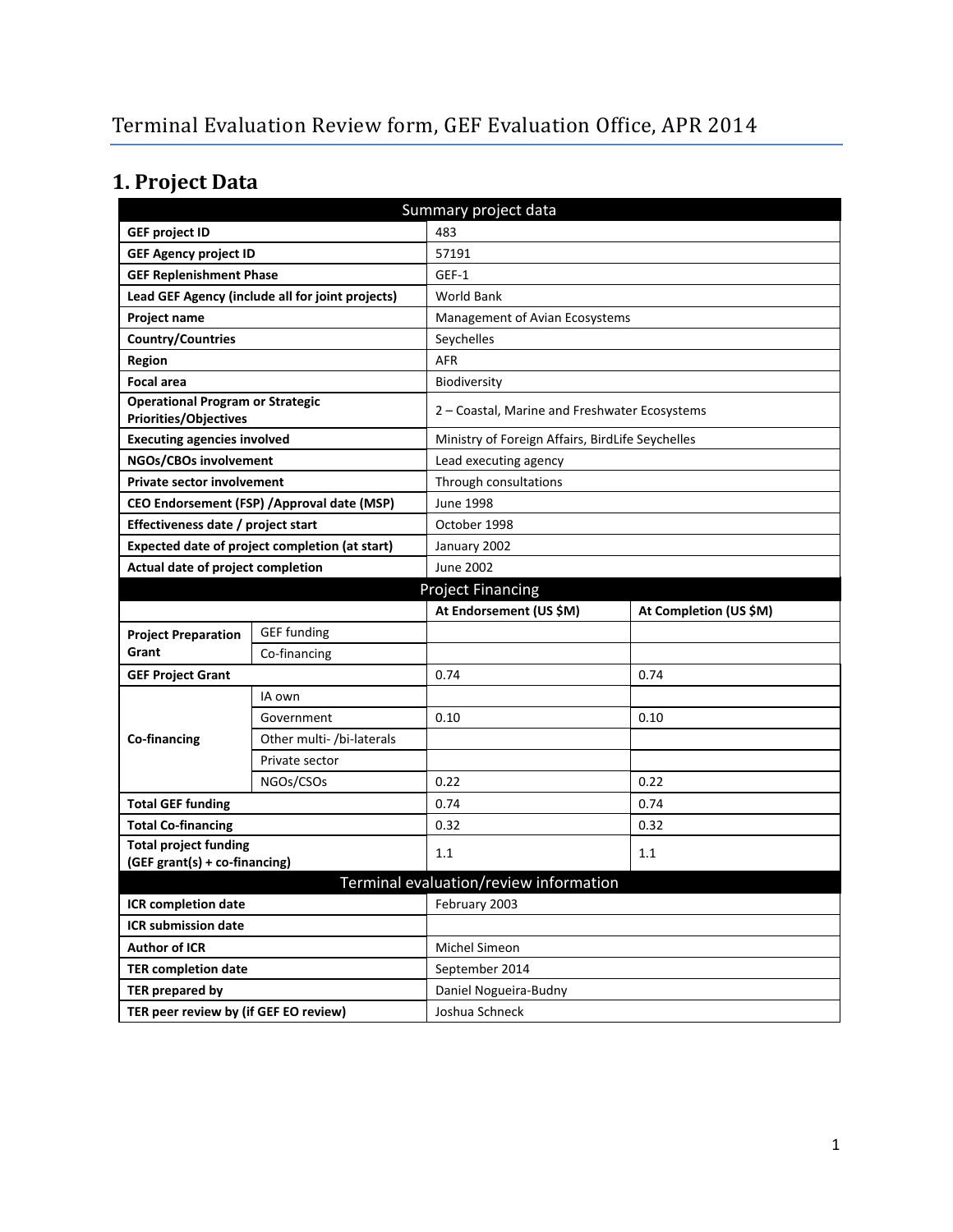#### **2. Summary of Project Ratings**

| <b>Criteria</b>                                  | <b>Final PIR</b> | <b>IA Terminal</b><br><b>Evaluation</b> | <b>IA Evaluation</b><br><b>Office Review</b> | <b>GEF EO Review</b> |
|--------------------------------------------------|------------------|-----------------------------------------|----------------------------------------------|----------------------|
| <b>Project Outcomes</b>                          | HS               | HS                                      | N/R                                          |                      |
| <b>Sustainability of Outcomes</b>                |                  |                                         | N/R                                          |                      |
| <b>M&amp;E Design</b>                            | N/A              |                                         | N/R                                          |                      |
| <b>M&amp;E</b> Implementation                    | N/A              | N/A                                     | N/R                                          |                      |
| <b>Quality of Implementation</b>                 | N/A              | N/A                                     | N/R                                          | U/A                  |
| <b>Quality of Execution</b>                      | N/A              |                                         | N/R                                          |                      |
| <b>Quality of the Terminal Evaluation Report</b> |                  |                                         |                                              | MS                   |

#### **3. Project Objectives**

#### 3.1 Global Environmental Objectives of the project:

According to the Project Document (PD), the Global Environmental Objective (GEO) of the project is to manage threatened ecosystems in the Seychelles to restore the Granitic Seychelles Endemic Bird Area and associated biodiversity. The ecological impact of human colonization on the Seychelles has been "catastrophic", with the extinction of many endemic taxa and the endangerment of many more. Nonnative plants, coupled with mammalian and avian predators, have wreaked havoc on the country's native habitats.

3.2 Development Objectives of the project:

According to the PD, the Development Objectives (DOs) of the project are:

- 1. To improve the conservation status of threatened endemic birds and associated biodiversity
- 2. to establish a program of habitat and island restoration

There are five expected project outcomes delineated in the PD:

- 1. improve the management and restoration of three ecosystems and their threatened endemic bird taxa; have a global impact on threatened endemic biodiversity
- 2. create a short list of potentially restorable islands; take initial action to restore at least one of these; preparations made for the successful translocation of a least one of the three endemic bird taxa
- 3. provide replicable management models for tropical island habitat and bird conservation
- 4. increase the capacity for field-based management of threatened ecosystems throughout the Western Indian Ocean via training and partnerships
- 5. measure, model, and use the socio-economic values of biodiversity to integrate conservation within future Government decisions on island development

3.3 Were there any **changes** in the Global Environmental Objectives, Development Objectives, or other activities during implementation?

There were **no** changes in the GEO or DOs during implementation.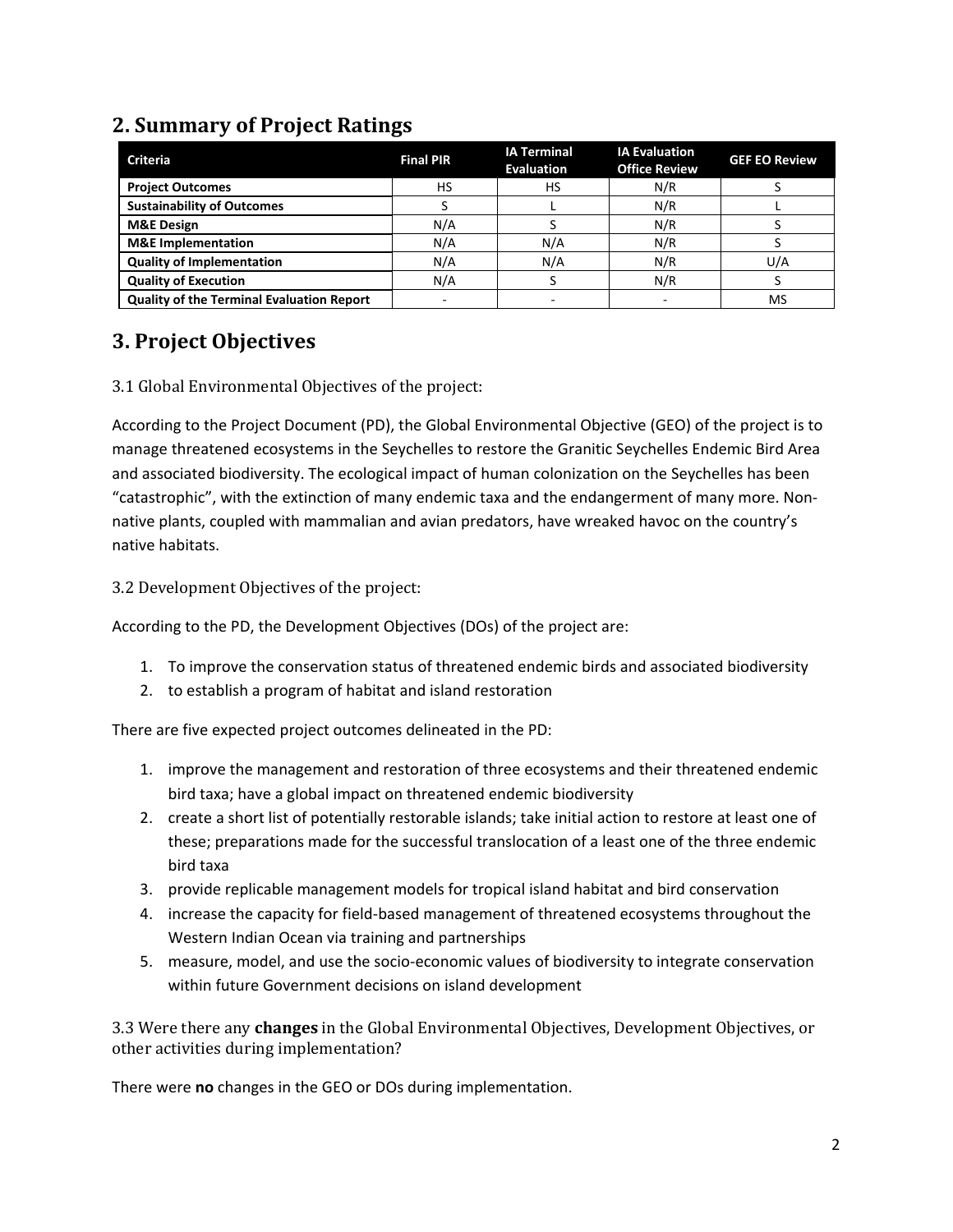#### **4. GEF EO assessment of Outcomes and Sustainability**

Please refer to the GEF Terminal Evaluation Review Guidelines for detail on the criteria for ratings.

Relevance can receive either a Satisfactory or Unsatisfactory rating. For Effectiveness and Cost efficiency, a six point rating scale is used (Highly Satisfactory to Highly Unsatisfactory), or Unable to Assess. Sustainability ratings are assessed on a four-point scale: Likely=no or negligible risk; Moderately Likely=low risk; Moderately Unlikely=substantial risks; Unlikely=high risk. In assessing a Sustainability rating please note if, and to what degree, sustainability of project outcomes is threatened by financial, sociopolitical, institutional/governance, or environmental factors.

Please justify ratings in the space below each box.

| 4.1 Relevance | Rating: Satisfactory |
|---------------|----------------------|
|---------------|----------------------|

The project was relevant to both the GEF and National priorities at the time of approval. In terms of the former, the project is a key component of "Goal 1: General measures for Conservation and Sustainable Use" in the National Biodiversity Strategy & Action Plan for Seychelles (1997). In terms of the latter, the native avifauna of Seychelles is thought to be amongst the richest in the western Indian Ocean islands, as it shows both Asian and African ancestry. According to the PD, evolution in isolation has produced 15 species and 18 sub-species of birds unique to the country. The project focuses on the ecosystems of three of the four "critically endangered" taxa, all occupying important and threatened habitats (cf. pp 4- 5).

| 4.2 Effectiveness | Rating: Satisfactory |
|-------------------|----------------------|
|-------------------|----------------------|

The project received a satisfactory rating for effectiveness for having achieved its GEO, DOs, and project outcomes. According to the Implementation Completion Report (ICR), key information on globally threatened bird species and their ecosystems have been gathered and analyzed, leading to better management and information about necessary habitat improvement. The project developed a socioeconomic assessment model to help rank islands for potential restoration and translocation of rare bird species; this model identified and analyzed institutional and economic criteria and identified financial mechanisms for sustainable conservation for the selected islands. Numerous cases of successful predator eradication programs and habitat restorations occurred, particularly on Frégate and Aride.

| 4.3 Efficiency | Rating: Satisfactory |
|----------------|----------------------|
|----------------|----------------------|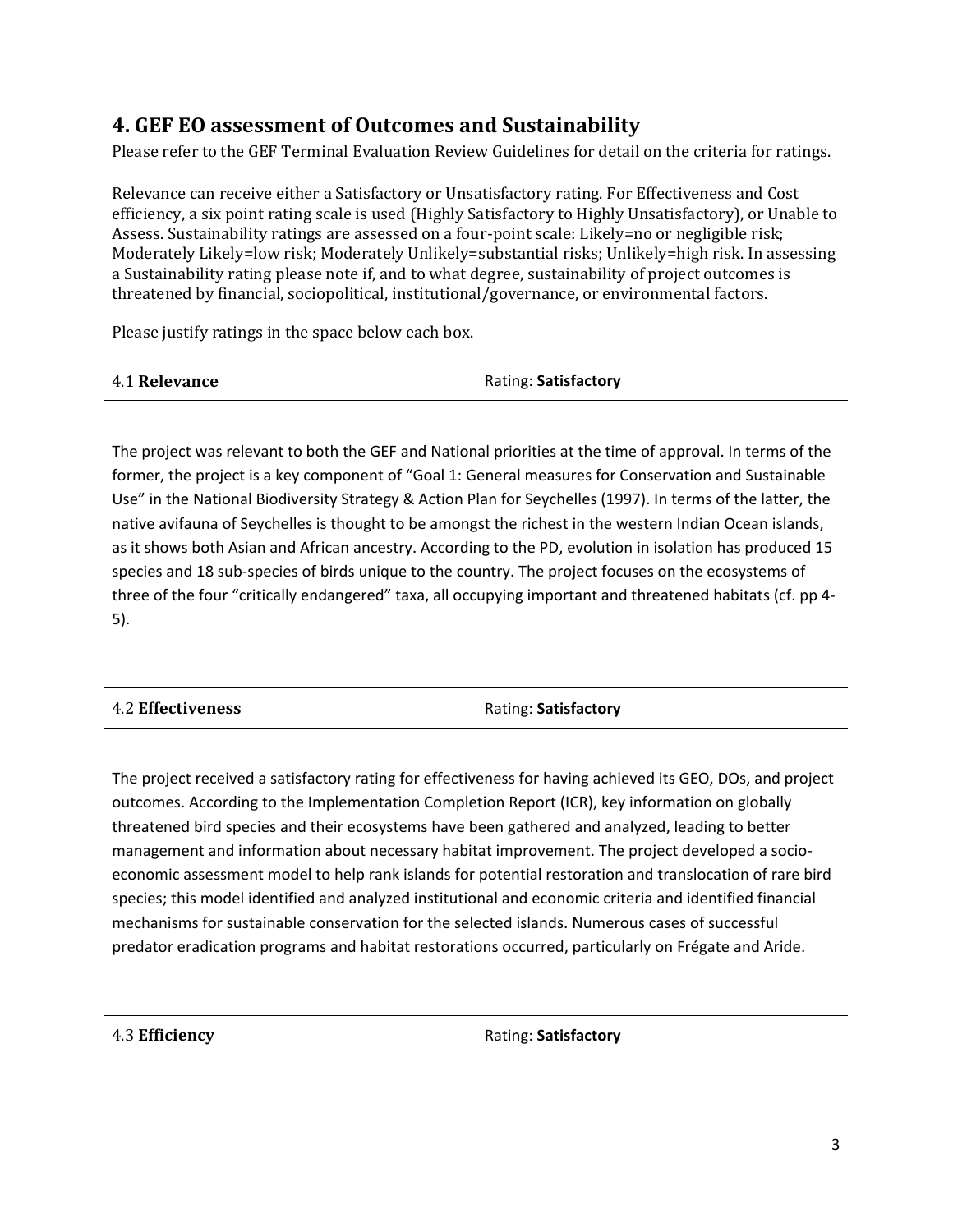ICR did not engage in an analysis of the merits of the project vis-à-vis costs; however, the information provided was sufficient to determine that the project's efficient was satisfactory. Indeed, ICR notes that, "All original and additional project components were completed within the project budget and prior to the closing date" (5).

| 4.4 Sustainability<br>Rating: Likely |  |
|--------------------------------------|--|
|--------------------------------------|--|

Sustainability is rated as likely, as there are no serious risks to the sustainability of the project outcomes. Sustainability is assessed along the following four dimensions:

- a) *Environmental sustainability* (**U/A**) ICR does not provide sufficient information to provide a rating on environmental risks to sustainability.
- b) *Financial sustainability* (**L**) According to ICR, project has identified financing from local NGO (BirdLife International) for continued monitoring, as well as enlisted support from the government and private island owners for habitat maintenance and other activities.
- c) *Institutional sustainability* (**L**) Local NGO has committed itself to continue management of the translocated bird species, and other project outputs, for the benefits of local and international research communities (ICR, p 5).
- d) *Socio-Political sustainability* (**U/A**) ICR does not provide sufficient information to rate the socio-political sustainability of the project.

### **5. Processes and factors affecting attainment of project outcomes**

5.1 Co-financing. To what extent was the reported co-financing essential to the achievement of GEF objectives? If there was a difference in the level of expected co-financing and actual co-financing, then what were the reasons for it? Did the extent of materialization of co-financing affect project's outcomes and/or sustainability? If so, in what ways and through what causal linkages?

Co-financing was provided both by the Seychelles Government and BirdLife Seychelles, a local NGO. There was no difference in the level of expected vs. actual co-financing. ICR does not mention whether or not co-financing was important to project's outcomes and/or sustainability. It does, however, state that it was "unlikely that BirdLife Seychelles [the local NGO] and Government would have been able to allocate any of their own scarce resources to finance any of the project components or to secure financing for this purpose without GEF assistance" (5).

5.2 Project extensions and/or delays. If there were delays in project implementation and completion, then what were the reasons for it? Did the delay affect the project's outcomes and/or sustainability? If so, in what ways and through what causal linkages?

Due to the delay of five months between signing of all legal documentation and the start of physical implementation, the closing date of the project was extended to June 2002 (presumably, from January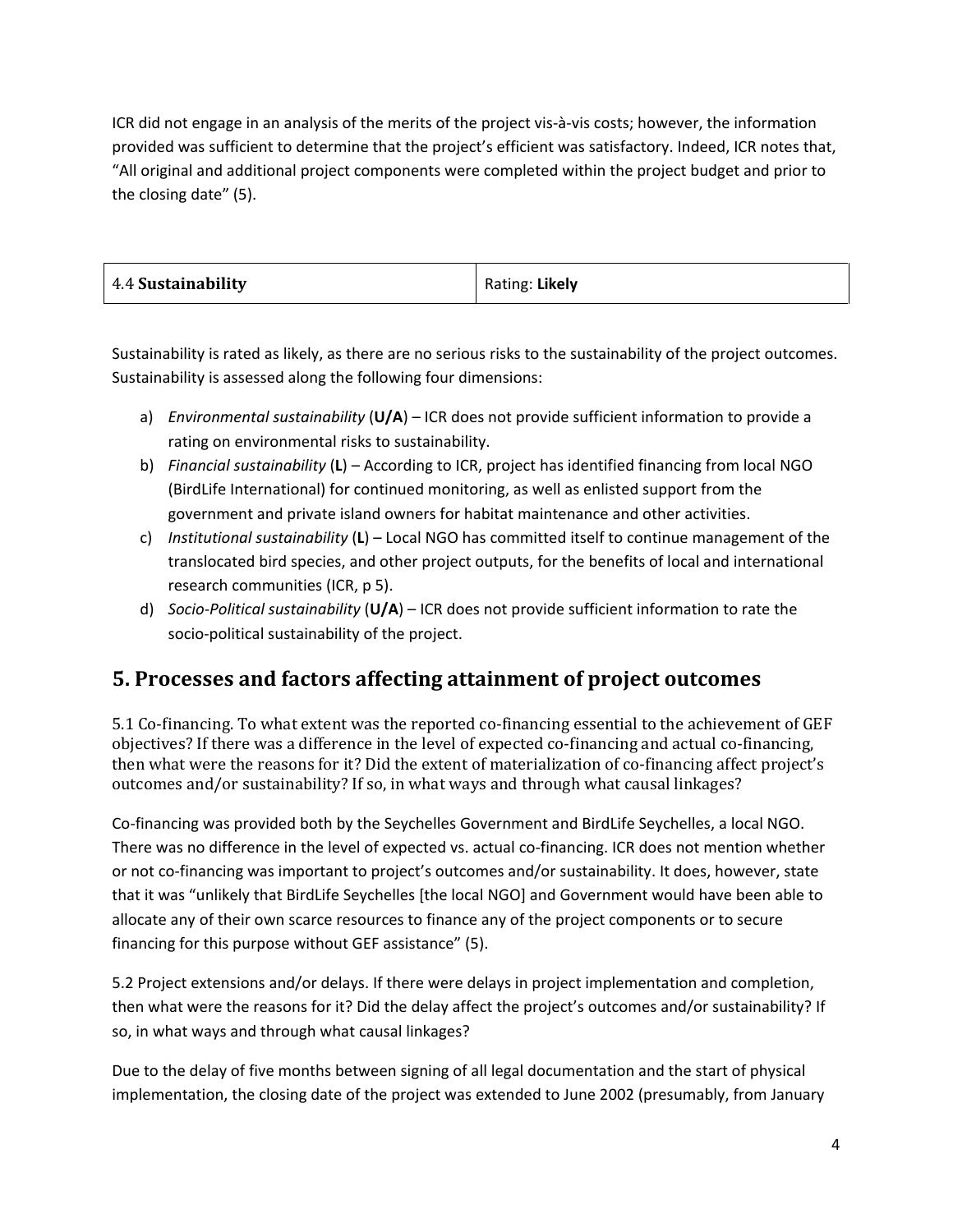2002). However, the delay positively affected the project's outcome: according to ICR, "by joining an additional project and with the extension of the project closing date, BirdLife Seychelles [the local NGO and lead executing agency] was able to exceed planned achievements in the components of Initial Island Restoration and translocation Preparation and undertook the following additional activities: 1) Restoration of an island through habitat management; 2) Translocation of endemic taxa to a restored island" (pp 1-2).

5.3 Country ownership. Assess the extent to which country ownership has affected project outcomes and sustainability? Describe the ways in which it affected outcomes and sustainability, highlighting the causal links:

According to the PD, the country has set over 40 percent of its territory aside under nature protection, thus demonstrating its strong commitment to conserving and protecting its biodiversity. This, coupled with the fact that the project is a key component of the National Biodiversity Strategy & Action Plan for Seychelles (NBSAP), suggests that country ownership was high. No explicit mention was made in ICR, however, as to extent of country ownership.

#### **6. Assessment of project's Monitoring and Evaluation system**

Ratings are assessed on a six point scale: Highly Satisfactory=no shortcomings in this M&E component; Satisfactory=minor shortcomings in this M&E component; Moderately Satisfactory=moderate shortcomings in this M&E component; Moderately Unsatisfactory=significant shortcomings in this M&E component; Unsatisfactory=major shortcomings in this M&E component; Highly Unsatisfactory=there were no project M&E systems.

Please justify ratings in the space below each box.

| 6.1 M&E Design at entry | Rating: Satisfactory |
|-------------------------|----------------------|
|-------------------------|----------------------|

The project's monitoring and evaluation design at entry was rated as satisfactory. Project delineates outcomes to be achieved, as well as activities needed to achieve outcomes; objectives, outcomes, and activities have easily measurable indicators (cf. PD, pp 8-9). Furthermore, the local NGO, with the oversight of the project steering committee, was assigned to undertake project monitoring, which includes data on performance indicators, a mid-term review, a description and analysis of stakeholder participation in the project design and implementation, as well as an explanation of how the monitoring and evaluation results will be used to adjust the implementation of the project, if required, and/or to replicate project results throughout the region (PD, p 14). ICR noted project's strong monitoring plans with clear indicators.

| 6.2 M&E Implementation | Rating: Satisfactory |
|------------------------|----------------------|
|------------------------|----------------------|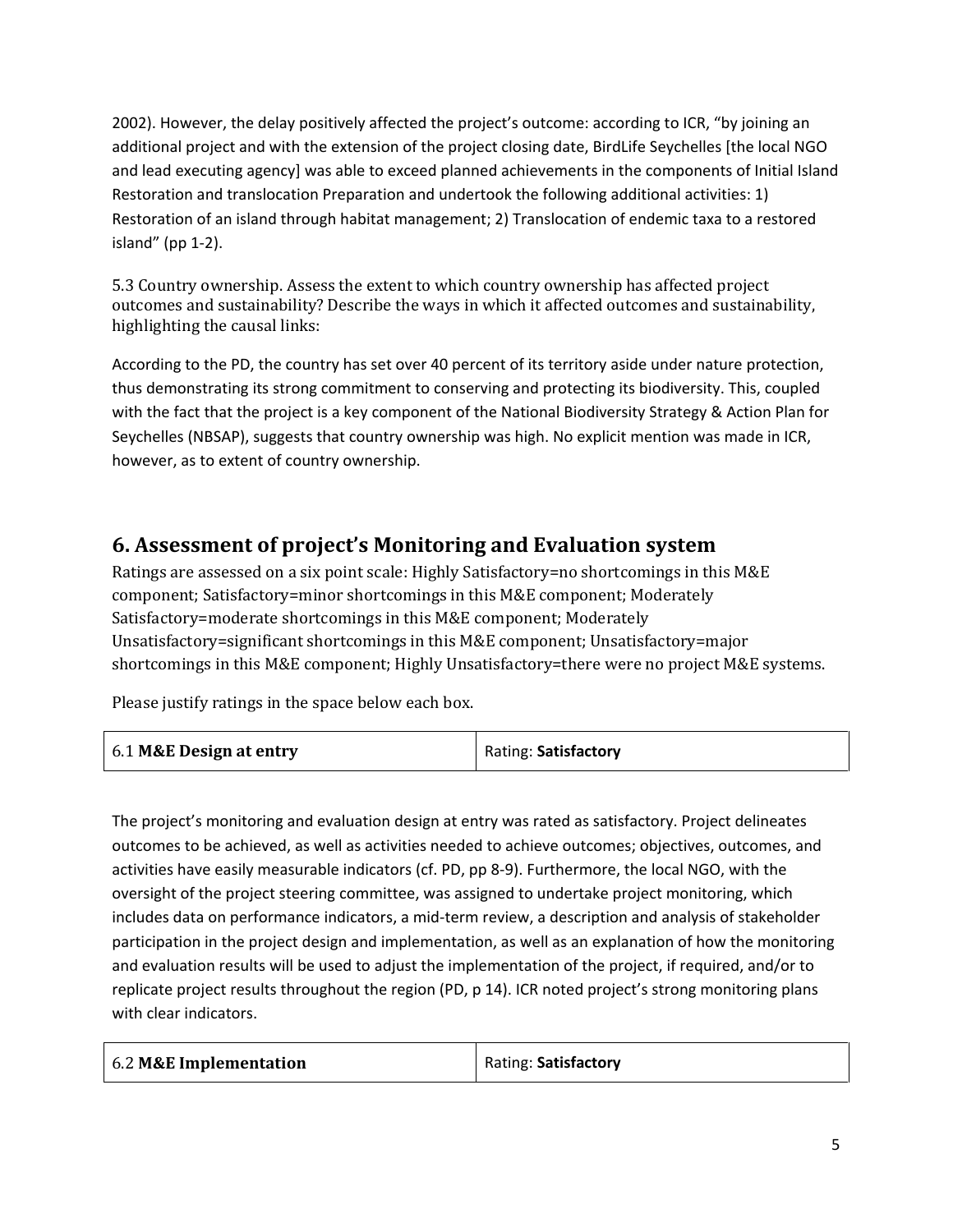The project's monitoring and evaluation system was rated as satisfactory. ICR mentions in passing that monitoring and evaluation system, whose design was deemed satisfactory, was also successfully implemented as well. Seven action plans for several ecosystems in ten islands were successfully implemented with the help of experts in aviculture and veterinarians.

#### **7. Assessment of project implementation and execution**

Quality of Implementation includes the quality of project design, as well as the quality of supervision and assistance provided by implementing agency(s) to execution agencies throughout project implementation. Quality of Execution covers the effectiveness of the executing agency(s) in performing its roles and responsibilities. In both instances, the focus is upon factors that are largely within the control of the respective implementing and executing agency(s). A six point rating scale is used (Highly Satisfactory to Highly Unsatisfactory), or Unable to Assess.

Please justify ratings in the space below each box.

| 7.1 Quality of Project Implementation | Rating: Unable to Assess |
|---------------------------------------|--------------------------|
|---------------------------------------|--------------------------|

The quality of the World Bank's project implementation was not rated because ICR does not provide sufficient information to assess the quality of its supervision and assistance.

| 7.2 Quality of Project Execution | Rating: Satisfactory |
|----------------------------------|----------------------|
|----------------------------------|----------------------|

ICR rated the quality of project execution as satisfactory. The local NGO was judged by ICR to have performed its role and responsibilities well, directly contributing to the overall quality of the project. Local NGO was deemed exceptionally competent and effective.

#### **8. Assessment of Project Impacts**

*Note - In instances where information on any impact related topic is not provided in the terminal evaluations, the reviewer should indicate in the relevant sections below that this is indeed the case and identify the information gaps. When providing information on topics related to impact, please cite the page number of the terminal evaluation from where the information is sourced.* 

8.1 Environmental Change. Describe the changes in environmental stress and environmental status that occurred by the end of the project. Include both quantitative and qualitative changes documented,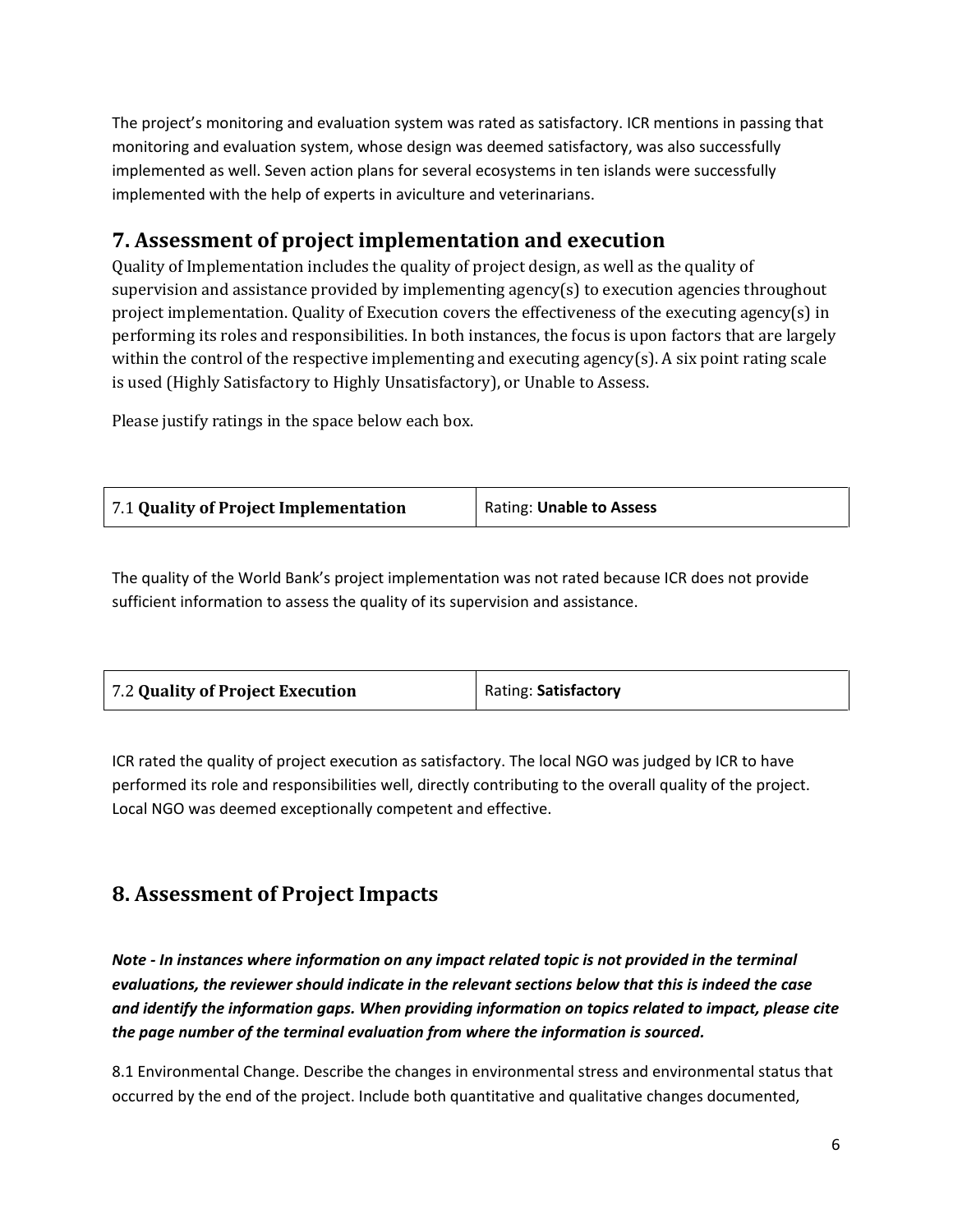sources of information for these changes, and how project activities contributed to or hindered these changes. Also include how contextual factors have contributed to or hindered these changes.

ICR does not report any change in environmental stress and status that occurred by the end of the project. The reason for this is largely due to the nature of biodiversity conservation projects, which generally aim to effect long-term environmental change.

8.2 Socioeconomic change. Describe any changes in human well-being (income, education, health, community relationships, etc.) that occurred by the end of the project. Include both quantitative and qualitative changes documented, sources of information for these changes, and how project activities contributed to or hindered these changes. Also include how contextual factors have contributed to or hindered these changes.

ICR does not report any change in socioeconomic well-being that occurred due to the project.

8.3 Capacity and governance changes. Describe notable changes in capacities and governance that can lead to large-scale action (both mass and legislative) bringing about positive environmental change. "Capacities" include awareness, knowledge, skills, infrastructure, and environmental monitoring systems, among others. "Governance" refers to decision-making processes, structures and systems, including access to and use of information, and thus would include laws, administrative bodies, trustbuilding and conflict resolution processes, information-sharing systems, etc. Indicate how project activities contributed to/ hindered these changes, as well as how contextual factors have influenced these changes.

a) *Capacities* – Local NGO developed a number of capacities thanks to project, including scientific and managerial skills, database management, scientific monitoring, and biodiversity assessment. Furthermore, Ministry of Environment and Transport, Marine Parks Authority, Ministry of Tourism, National history Museum, and Seychelles Broadcasting Corporation have all been trained in ecosystems assessment and bird translocation techniques (ICR, p 3).

b) *Governance* – ICR does not mention how project activities contributed to any governance changes.

8.4 Unintended impacts. Describe any impacts not targeted by the project, whether positive or negative, affecting either ecological or social aspects. Indicate the factors that contributed to these unintended impacts occurring.

According to the ICR, there were no unintended impacts of the project.

8.5 Adoption of GEF initiatives at scale. Identify any initiatives (e.g. technologies, approaches, financing instruments, implementing bodies, legal frameworks, information systems) that have been mainstreamed, replicated and/or scaled up by government and other stakeholders by project end. Include the extent to which this broader adoption has taken place, e.g. if plans and resources have been established but no actual adoption has taken place, or if market change and large-scale environmental benefits have begun to occur. Indicate how project activities and other contextual factors contributed to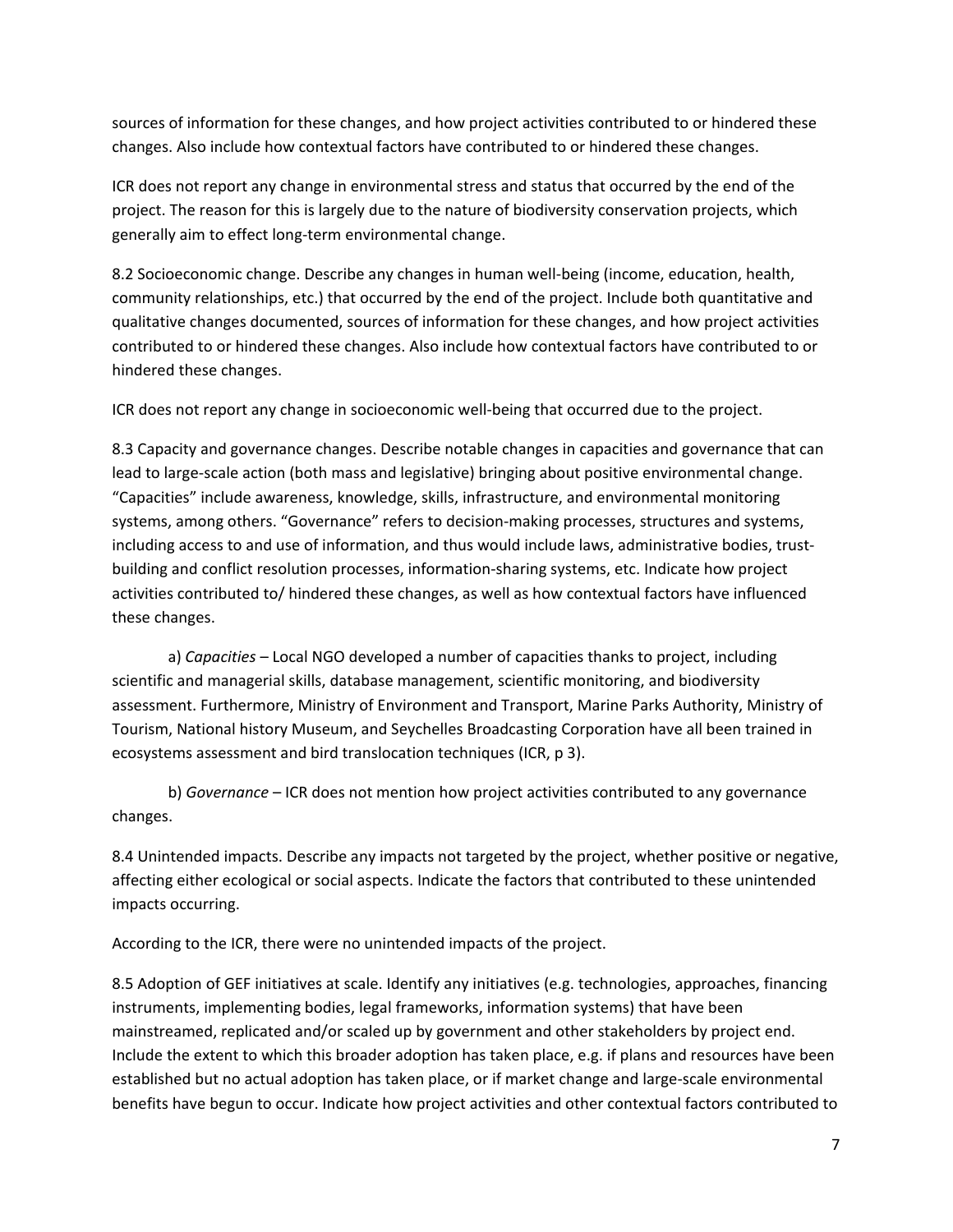these taking place. If broader adoption has not taken place as expected, indicate which factors (both project-related and contextual) have hindered this from happening.

ICR does not mention any GEF initiatives that have been scaled up following project completion.

#### **9. Lessons and recommendations**

9.1 Briefly describe the key lessons, good practices, or approaches mentioned in the terminal evaluation report that could have application for other GEF projects.

- 1. The importance of recruiting and maintaining an experienced project coordinator remains a keystone for successful project implementation and smooth co-operation
- 2. Though implementing organizations can build expertise through a project, they should have existing capacity and intrinsic institutional strengths with perhaps international links in order to support the project at various stages
- 3. Proper selection of lead consultants is critical; recruitment process should not be rushed
- 4. Assigning a local NGO as leading the implementation of a major conservation project supported by significant multi-lateral funding, with the government as " facilitator" in environmental management, can be a highly ingenious and successful model for the future
- 5. Conservation and restoration of remote tropical islands is difficult and problematic, requiring intensive planning and follow up, particularly by experienced practitioners

9.2 Briefly describe the recommendations given in the terminal evaluation.

No recommendations were given in the ICR.